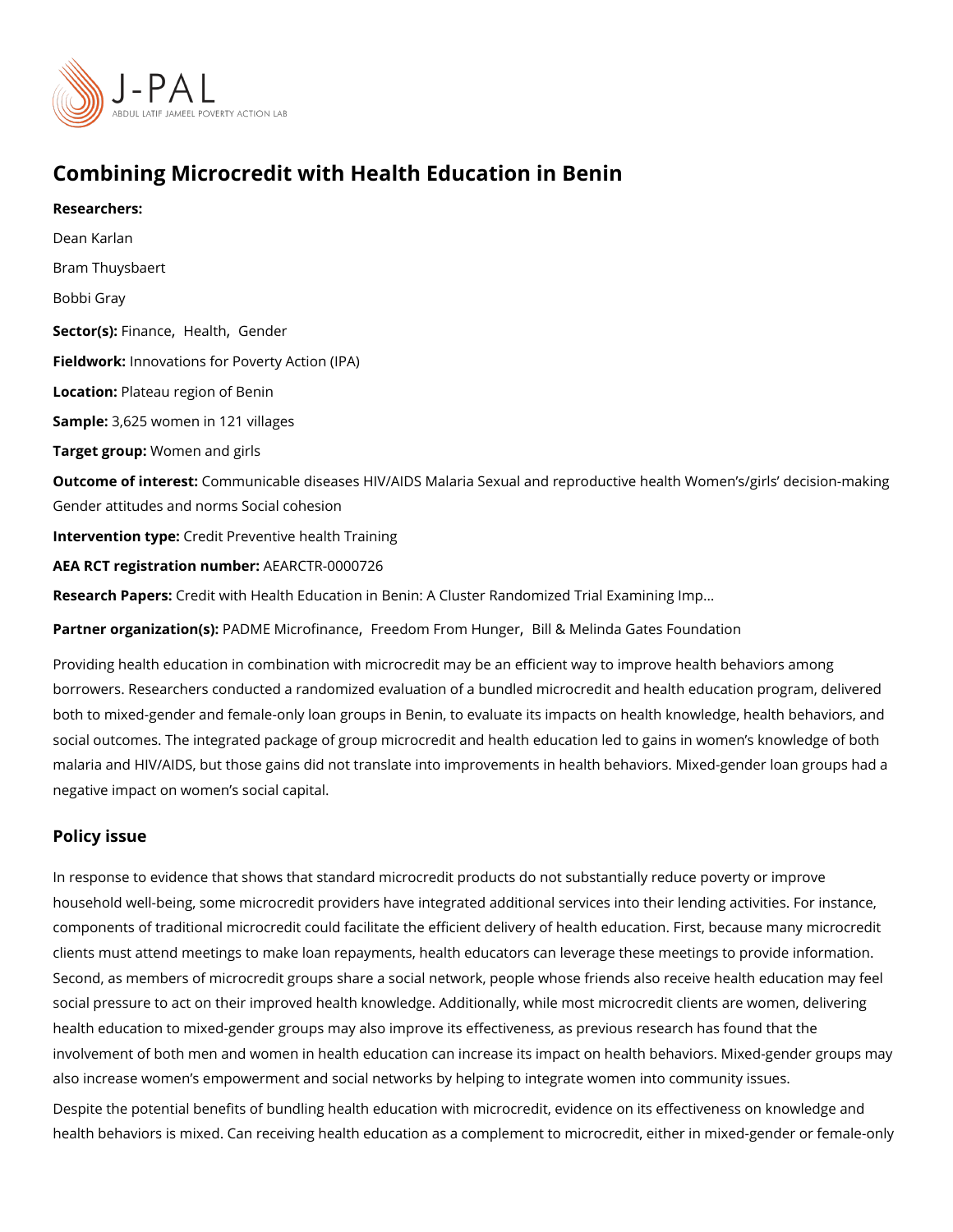groups, lead to improved health knowledge, health behaviors, and social outcomes for women?

### **Context of the evaluation**

In 2006, just prior to the start of the intervention, average annual income in Benin was US\$530 and 33 percent of the population lived below the national poverty line of US\$0.27 per day. Despite improvements in health infrastructure nationwide, communicable diseases pose a large health burden and accounted for more than 70 percent of deaths at the time of the evaluation. Malaria cases accounted for 40 percent of doctors' visits and 23 percent of deaths among children under 5 years old. In addition, while HIV/AIDS rates were relatively low, there was a large gender discrepancy in knowledge: in 2006, men were more than twice as likely as women to be considered knowledgeable about HIV/AIDS (30 percent compared to 14 percent).

Association for the Promotion and Development of Microenterprises (PADME) is a nongovernmental organization that provides loans to microentrepreneurs in Benin. In 2009, with almost 49,000 borrowers and a US\$35 million loan portfolio, PADME had the largest client pool in the country, of which 64 percent were women.



A man and woman assemble a bed net to provide malaria protection.

## **Details of the intervention**

Researchers partnered with PADME to conduct a randomized evaluation to test the impact of health education delivered through microcredit lending groups on health knowledge, health behaviors, and social outcomes. In 2007, PADME approached Freedom from Hunger to develop a new product, Credit with Education (CwE), which combined a group loan and mandatory savings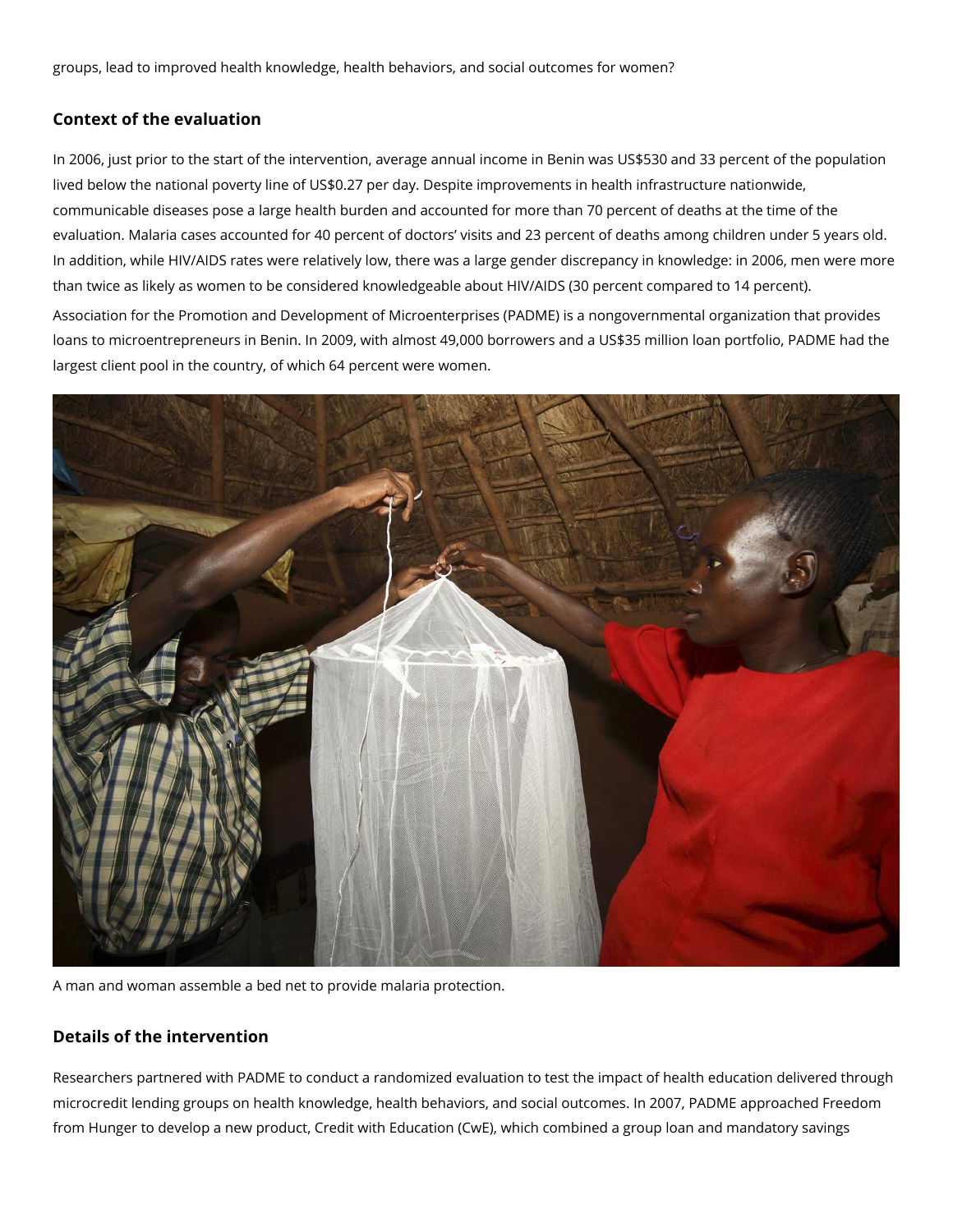product with health education delivered via the group's meeting structure. CwE was intended to encourage clients to adopt positive health behaviors, as well as improve loan default rates.

PADME first identified 138 villages in eastern Benin where it would expand its lending activities, and researchers randomly assigned these villages to one of four microcredit products:

- 1. *Mixed-gender groups with education:* In these villages, PADME credit officers taught biweekly, half-hour sessions at regular microcredit group meetings over the course of a three- to four-month loan cycle. Groups completed three education modules, consisting of eight to ten sessions each, in the same sequence over one year: malaria, childhood illness, and HIV/AIDS. A self-esteem module was delivered for groups that completed the first three modules early.
- 2. *Mixed-gender groups without education:* In these villages, PADME credit officers carried out their normal lending activities.
- 3. *Female-only groups with education:* Identical to the *Mixed-gender groups with education* villages, but group loans (and therefore health education classes) were only available to women.
- 4. *Female-only groups without education:* In these villages, PADME credit officers carried out their normal lending activities. Group loans were only available to women. As this is the typical structure for PADME's microcredit offering, this group served as the comparison group in the evaluation.

In each village, PADME only offered the product that had been randomly assigned to that village. PADME worked with village leaders to identify individuals that would participate in weekly meetings and agree to group liability on their individual loans.

About two and a half years after PADME expanded its lending operations, researchers conducted a follow-up survey of about thirty women in each of 121 villages where PADME was able to offer the new product. Women surveyed by researchers lived near the lending group meeting place, and 30 percent were PADME clients. The survey measured health knowledge and behavior, as well as empowerment, social capital, and social networks.

#### **Results and policy lessons**

The integrated package of group microcredit and health education led to gains in women's knowledge of both malaria and HIV/AIDS, but those gains did not translate into improvements in health behaviors. Mixed-gender loan groups had a negative impact on women's social capital.

*Credit with Education improved women's health knowledge but had little impact on health behaviors:* Compared to women in creditonly villages, women in villages assigned to receive CwE showed improved knowledge of malaria and HIV/AIDS, but not of childhood illness danger signs. CwE had no impact on women's health behavior except for an increase in HIV/AIDS prevention behavior, which was primarily driven by an increase in respondents' self-reported ability to procure a condom. However, this was likely an indicator of increased perceived access rather than increased condom usage. CwE had no impact on self-reported bednet usage, past use of oral rehydration salts to treat child diarrhea or attempts to access medical treatment for children with a fever.

*Mixed-gender loan groups were slightly more effective for health knowledge but had a negative impact on social capital:* Education was more effective for women in the mixed-gender setting for knowledge of childhood illness. However, women in villages assigned to mixed-gender groups had lower levels of social capital than did women in villages assigned to female-only groups, as measured by membership in community groups, participation in village meetings, and influence in the village. This suggests there may be an important trade-off to consider for interventions seeking improved health outcomes and social capital through provision of public services to mixed-gender groups.

Taken together, these findings suggest that although bundling health education with microcredit can expand health education